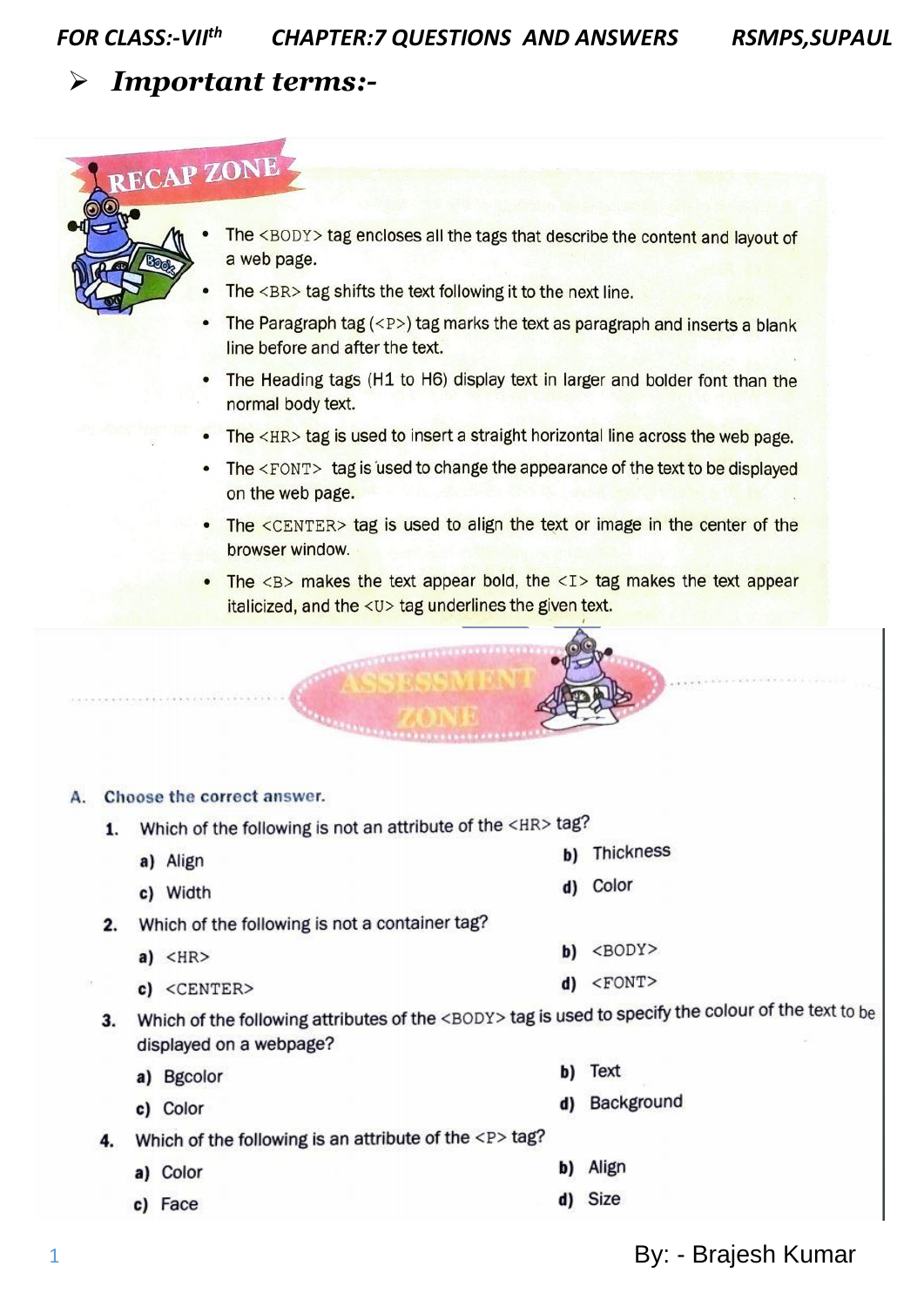### *FOR CLASS:-VII th CHAPTER:7 QUESTIONS AND ANSWERS RSMPS,SUPAUL*

- Which of the following is not an attribute of the <FONT> tag? 5.
	- b) Text a) Color
	- d) Size c) Face
- 6. Which of the following does not hold true for the heading tags?
	- a) The heading tags make the text appear in larger and bolder font than the normal body text.
	- b) The heading levels range from 1 to 10.
	- c) The heading tags have just one attribute, that is, align.
	- d) The heading tags insert a blank line before and after the heading text.

|  |    | Answers of Choose the correct answer:-                                                                                                             |         |         |                                          |  |               |        |
|--|----|----------------------------------------------------------------------------------------------------------------------------------------------------|---------|---------|------------------------------------------|--|---------------|--------|
|  |    | 1. (b) 2. (a) 3. (b)                                                                                                                               |         |         | 4. (b)                                   |  | 5. (b)        | 6. (b) |
|  |    | B. Fill in the blanks using the words given in the box.                                                                                            |         |         |                                          |  |               |        |
|  |    | face                                                                                                                                               | noshade | bgcolor | $\langle BR \rangle$ $\langle I \rangle$ |  | <body></body> |        |
|  | 1. | webpage.                                                                                                                                           |         |         |                                          |  |               |        |
|  | 2. | appear as a solid stripe across the page, rather than a shaded stripe.                                                                             |         |         |                                          |  |               |        |
|  | 3. | The attribute of the <font> tag that is used to change the font type is ________________.</font>                                                   |         |         |                                          |  |               |        |
|  | 4. | The __________________tag breaks the text and shifts it to the next line.                                                                          |         |         |                                          |  |               |        |
|  | 5. | The tag used to italicise a given text is _______________.                                                                                         |         |         |                                          |  |               |        |
|  | 6. | The attribute that specifies the amount of space to be left blank from the left margin of the<br>browser window belongs to the _______________tag. |         |         |                                          |  |               |        |

1. bgcolor 2. noshade 3. face 4. <BR> 5. <I>6. <BODY>